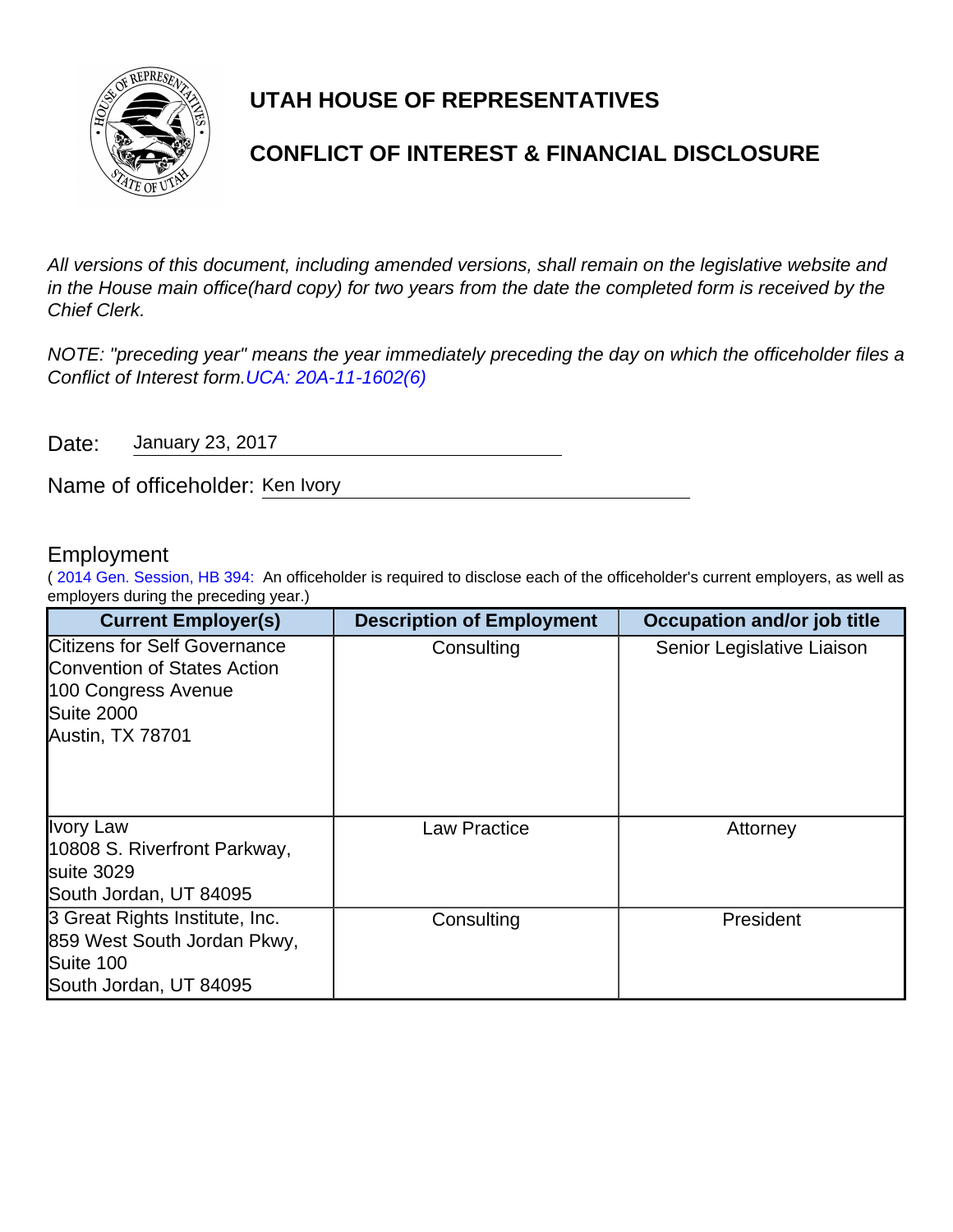| <b>Preceding Year's Employer(s)</b>                                                                                                | <b>Description of Employment</b> | <b>Occupation and/or job title</b>            |
|------------------------------------------------------------------------------------------------------------------------------------|----------------------------------|-----------------------------------------------|
| <b>Citizens for Self Governance</b><br><b>Convention of States Action</b><br>100 Congress Avenue<br>Suite 2000<br>Austin, TX 78701 | <b>Consulting Law Practice</b>   | Senior Legislative<br><b>Liaison Attorney</b> |
| <b>Stratton Law Group</b><br><b>1313 East 800 North</b><br>Orem, UT 84097                                                          | Attorney                         | Attorney                                      |
| 3 Great Rights Institute, Inc.<br>859 West South Jordan Pkwy,<br>Suite 100<br>South Jordan, UT 84095                               | Consulting                       | President                                     |

### Entities in which you are an owner or officer.

#### [\[2014 Gen. Session, HB 394, pg.21\]](http://le.utah.gov/~2014/bills/static/HB0394.html)

| <b>Current Year: Entity Name</b>              | <b>Type of business or activity</b><br>conducted by each entity | Your position in each entity |
|-----------------------------------------------|-----------------------------------------------------------------|------------------------------|
| Ivory Law, PC                                 | <b>Law Practice</b>                                             | President                    |
| 3 Great Rights Institute, Inc.                | Consulting                                                      | President                    |
| <b>Where's The Line America</b><br>Foundation | Education                                                       | <b>Executive Director</b>    |

| <b>Preceding Year: Entity Name</b> | Type of business or activity<br>conducted by the entity | Your position in each entity |
|------------------------------------|---------------------------------------------------------|------------------------------|
| Same as above                      |                                                         |                              |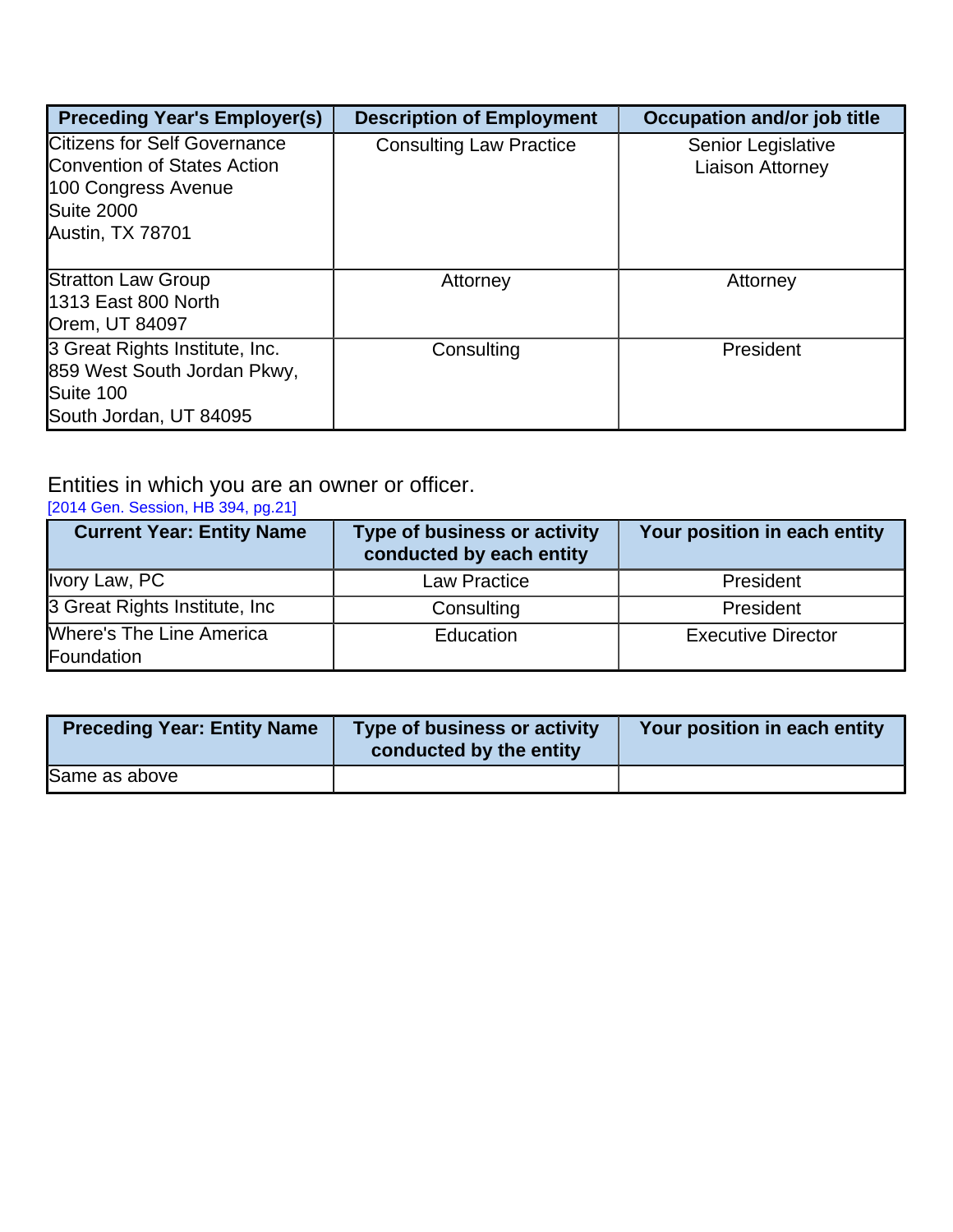## Each individual or entity from whom the regulated officeholder has received \$5,000 or more *in income* currently and during the preceding year.

### [\[2014 Gen. Session, HB 394, pg.21\]](http://le.utah.gov/~2014/bills/static/HB0394.html)

NOTE: [UCA 20A-11-1604\(5\)\(b\)](http://le.utah.gov/xcode/Title20A/Chapter11/20A-11-S1604.html?v=C20A-11-S1604_2014040320140313) "in making the disclosure..., a regulated officeholder who provides goods or services to multiple customers or clients as part of a business or a licensed profession is only required to provide the information described in Subsection (4)(e) in relation to the entity or practice through which the regulated officeholder provides the goods or services and is not required to provide the information described in Subsection (4)(e) in relation to the regulated officeholder's customers or clients."

| Name of individual or entity        | Type of business or activity<br>conducted by the entity |
|-------------------------------------|---------------------------------------------------------|
| State of Utah                       | <b>House of Representatives</b>                         |
| Ivory Law, P.C.                     | <b>Law Practice</b>                                     |
| American Lands Council              | <b>Lands Rights</b>                                     |
| <b>Convention of States Action</b>  | Education - Constitution, self governance               |
| <b>Citizens for Self Government</b> | <b>Education - Constitution, Self Governance</b>        |
| <b>Federalism In Action</b>         | Education                                               |

Each entity in which you currently hold any stocks or bonds having a fair market value of \$5,000 or more, including info for the preceding year.

[\[2014 Gen. Session, HB 394, pg.21\]](http://le.utah.gov/~2014/bills/static/HB0394.html)

(excludes funds that are managed by a third party, including blind trusts, managed investment accounts, and mutual funds)

| Name of entity  | Type of business or activity<br>conducted by the entity |
|-----------------|---------------------------------------------------------|
| Ivory Law, P.C. | Law Practice                                            |

Entity or organization for which you serve on the board of directors or in any other type of paid leadership capacity (include current and preceding year).

[\[2014 Gen. Session, HB 394, pg.21\]](http://le.utah.gov/~2014/bills/static/HB0394.html)

\*(only required to list those entities not already listed in responses to questions 3, 4, or 5)

| Name of entity or organization | Type of business or activity<br>conducted by the entity | Your position in the<br>entity or organization |
|--------------------------------|---------------------------------------------------------|------------------------------------------------|
| <b>UPMA</b>                    | <b>Precious Metal Association</b>                       | <b>Board Member</b>                            |

Description of any real property in which the legislator holds an ownership or other financial interest that the legislator believes may constitute a conflict of interest. (optional)

[\[2014 Gen. Session, HB 394, pg.22\]](http://le.utah.gov/~2014/bills/static/HB0394.html)

| Description of the real property | Description of the type of<br>interest held by the legislator |
|----------------------------------|---------------------------------------------------------------|
| n/a                              |                                                               |